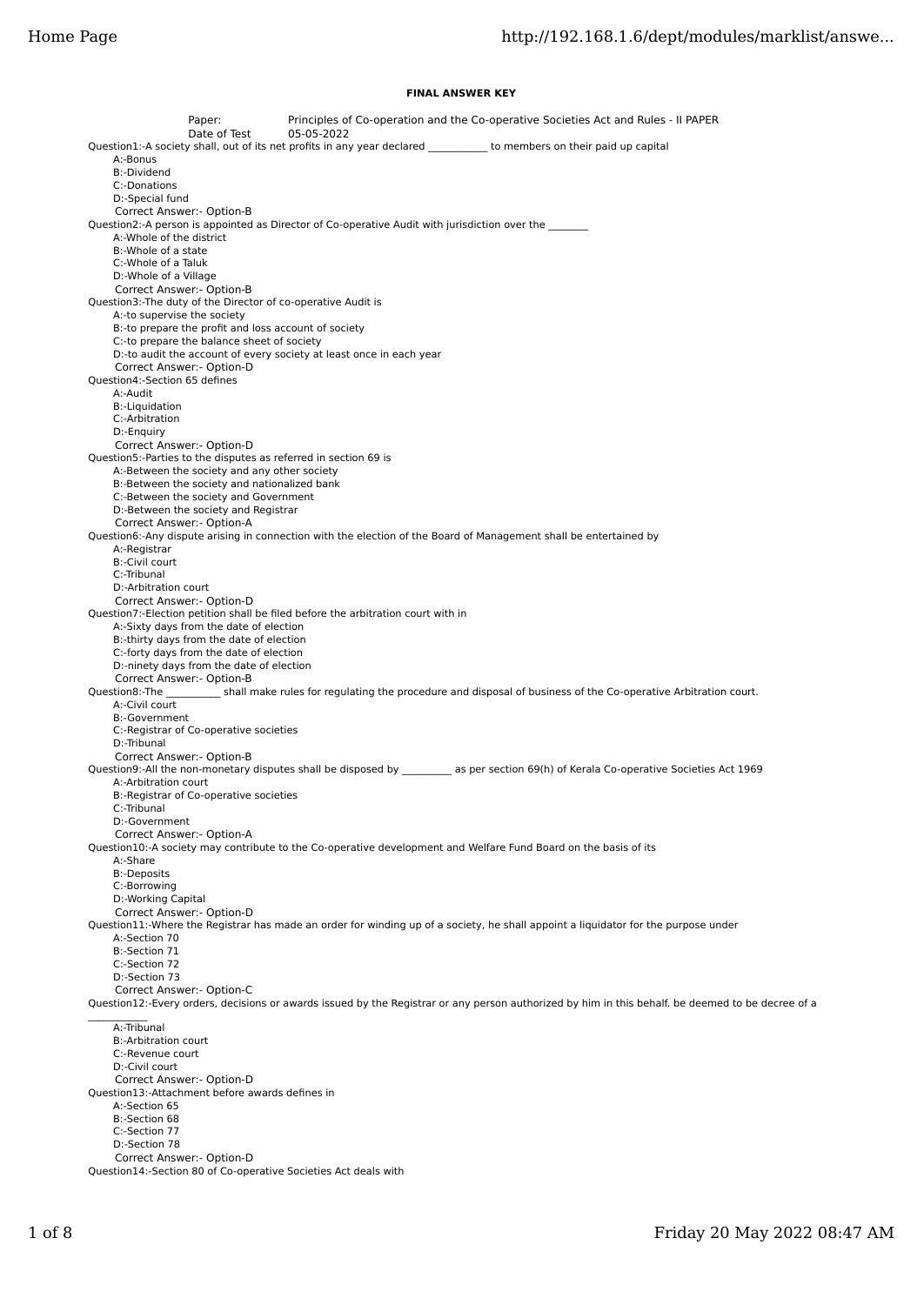A:-Establishment B:-Pension C:-Gratuity D:-TA Correct Answer:- Option-A Question15:-The Government have constituted a Co-operative Service Examination Board for the conduct of written examination for recruitment to post Junior Clerks and above categories in A:-Kerala State Co-operative Bank B:-District Co-operative Bank C:-Primary Agriculture Credit Societies D:-Kerala State Co-operative Agriculture and Rural Development Bank Correct Answer:- Option-C Question16:-The term of Board of Co-operative Service Examination Board shall be A:-3 years B:-5 years C:-2 years D:-6 years Correct Answer:- Option-B Question17:-The Co-operative Tribunal consists of \_\_\_\_\_\_\_\_ A:-One member B:-Two member C:-Three member D:-More than three member Correct Answer:- Option-A<br>Question18:-\_\_\_\_\_\_\_\_\_\_\_\_\_\_\_shall hav shall have power to fix the pay, allowances and other benefits of employees of Co-operative Society A:-Registrar B:-Managing committee C:-Government D:-Auditor Correct Answer:- Option-C Question19:-Section 82 defines A:-Revision by Tribunal B:-appeals of other authority C:-Review of orders by Tribunal D:-Appeals to Tribunal Correct Answer:- Option-D Question20:-Time limit for filing appeal under section 83(1) shall be made within \_\_\_\_\_\_\_\_\_\_\_ days from the date of order or decision. A:-30 days B:-60 days C:-90 days D:-120 days Correct Answer:- Option-B Question21:-The appellate authority against the order or decision of the Registrar of Co-operative societies is \_\_\_\_ A:-Tribunal B:-Government C:-Civil Court D:-None of these Correct Answer:- Option-B Question22:-A circle Co-operative union consists of \_\_\_\_\_ members A:-14 members B:-8 members C:-9 members D:-10 members Correct Answer:- Option-A Question23:-Secretary of the circle Co-operative Union shall be A:-Joint Registrar (General) B:-Deputy Registrar C:-Assistant Registrar (General) D:-Joint Registrar (Audit) Correct Answer:- Option-C Question24:-Bar of jurisdiction of court denote under A:-Section 101 B:-Section 100 C:-Section 99 D:-Section 98 Correct Answer:- Option-B Question25:-Kerala Co-operative societies Act contains \_\_\_\_\_\_ sections A:-90 B:-100 C:-80 D:-110 Correct Answer:- Option-D Question26:-The principles of Co-operation are revised by International Co-operative Alliance in its Manchester Congress in A:-September 1992 B:-September 1995 C:-October 1994 D:-August 1994 Correct Answer:- Option-B Question27:-A disciplinary sub-committee of a Co-operative society shall consisting of not more than A:-two B:-three C:-four D:-five Correct Answer:- Option-B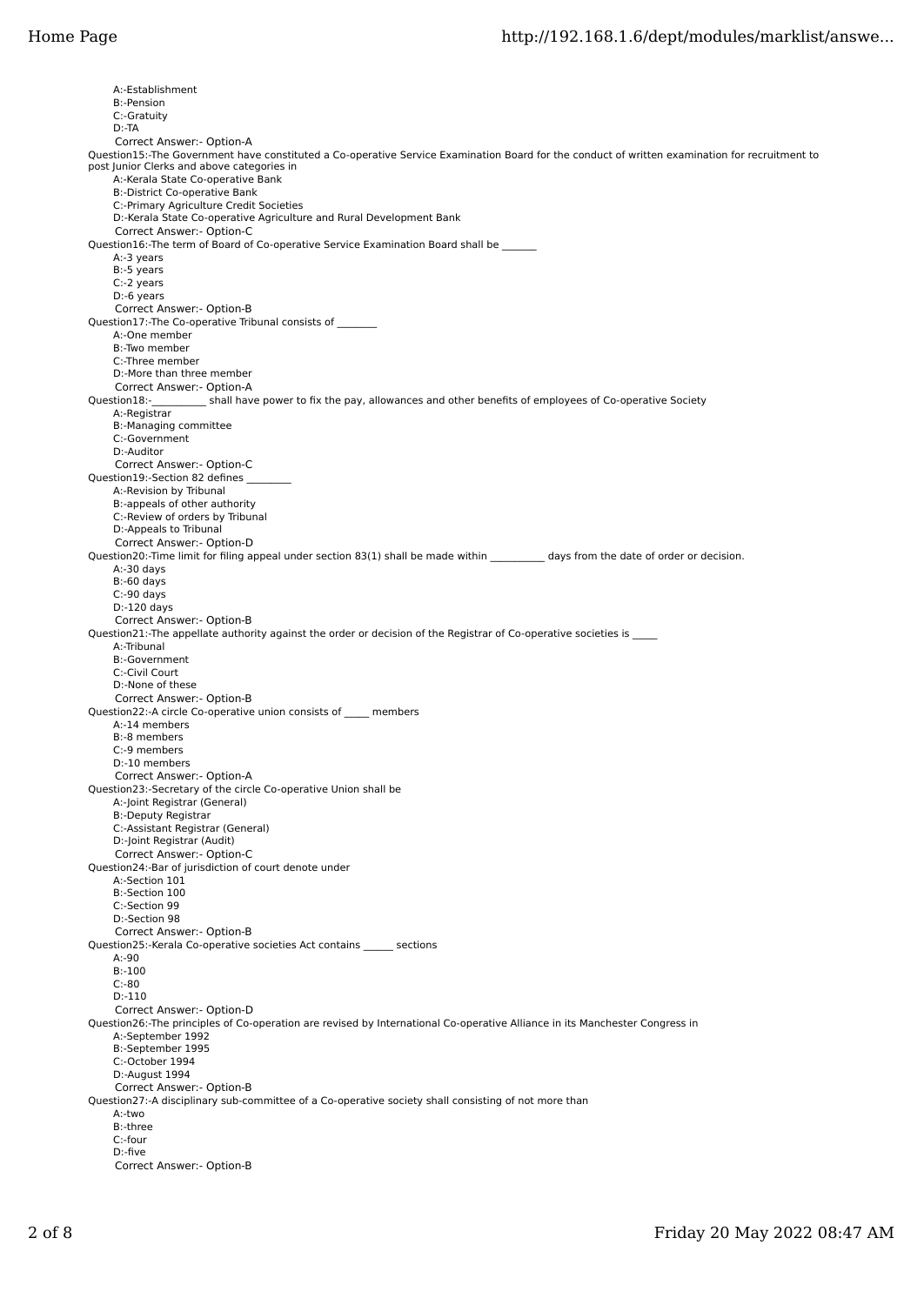Question28:-The following is the one among the principles of Co-operation revised by ICA A:-Democratic control B:-Limited interest on capital C:-Patronage dividend D:-Concern for community Correct Answer:- Option-D<br>Ouestion29:-There are pr principles which approved by the International Co-operative Alliance general assembly in Manchester  $A - 5$  B:-6 C:-7 D:-9 Correct Answer:- Option-C Question30:-"Co-operation is a form of organization where in persons voluntarily associate together as human beings on the basis of equality, for the promotion of economic interest of themselves" - who said? A:-C.R. Fray B:-H. Calvert C:-Prof. Kulkarni D:-Dr. William King Correct Answer:- Option-B Question31:-Prof. Nash has classified Co-operative Societies into \_\_\_\_\_\_\_\_\_ groups A:-Four B:-Three C:-Five D:-Two Correct Answer:- Option-B<br>Question32:-\_\_\_\_\_\_\_\_ was the fin was the first country in the world to apply the principles of Co-operation in the filed of credit. A:-Great Britain B:-Denmark C:-Ireland D:-Germany Correct Answer:- Option-D Question33:-The area of operation of a Raiffeisen society was limited to A:-One Taluk B:-Two Taluk C:-One District D:-One Village Correct Answer:- Option-D Question34:-The Co-operator was a monthly paper and which was started by A:-Raiffeisen B:-Robert Owen C:-Schultz D:-William King Correct Answer:- Option-D Question35:-Rochdale Friendly Co-operative Society was formed in A:-1830 B:-1840 C:-1835 D:-1837 Correct Answer:- Option-A Question36:-\_\_\_\_\_\_\_\_ is the home land of agricultural Co-operative in the world A:-Germany B:-Great Britain C:-Ireland D:-Denmark Correct Answer:- Option-D Question37:-The torch bearer to the other countries of the world is known as \_ A:-Great Britain B:-Ireland C:-Germany D:-Denmark Correct Answer:- Option-D Question38:-The father of the Irish Co-operative is A:-Robert Owen B:-Schultz C:-Sun Yat Sen D:-Horace Plunkett Correct Answer:- Option-D Question39:-In Japan, the first semi cultural Co-operative was organized in A:-1924 B:-1898 C:-1878 D:-1879 Correct Answer:- Option-C Question40:-The US Government created a Farm Administration in 1933 for advancing loans to \_\_\_\_\_\_\_\_\_\_ and their Co-operatives. A:-Traders B:-Workers C:-Farmers D:-Fisherman Correct Answer:- Option-C Question41:-The American Institute of Co-operation which was established in 1925 looks after the development of the Co-operative movement. A:-Industrial B:-Urban C:-Agricultural D:-Marketing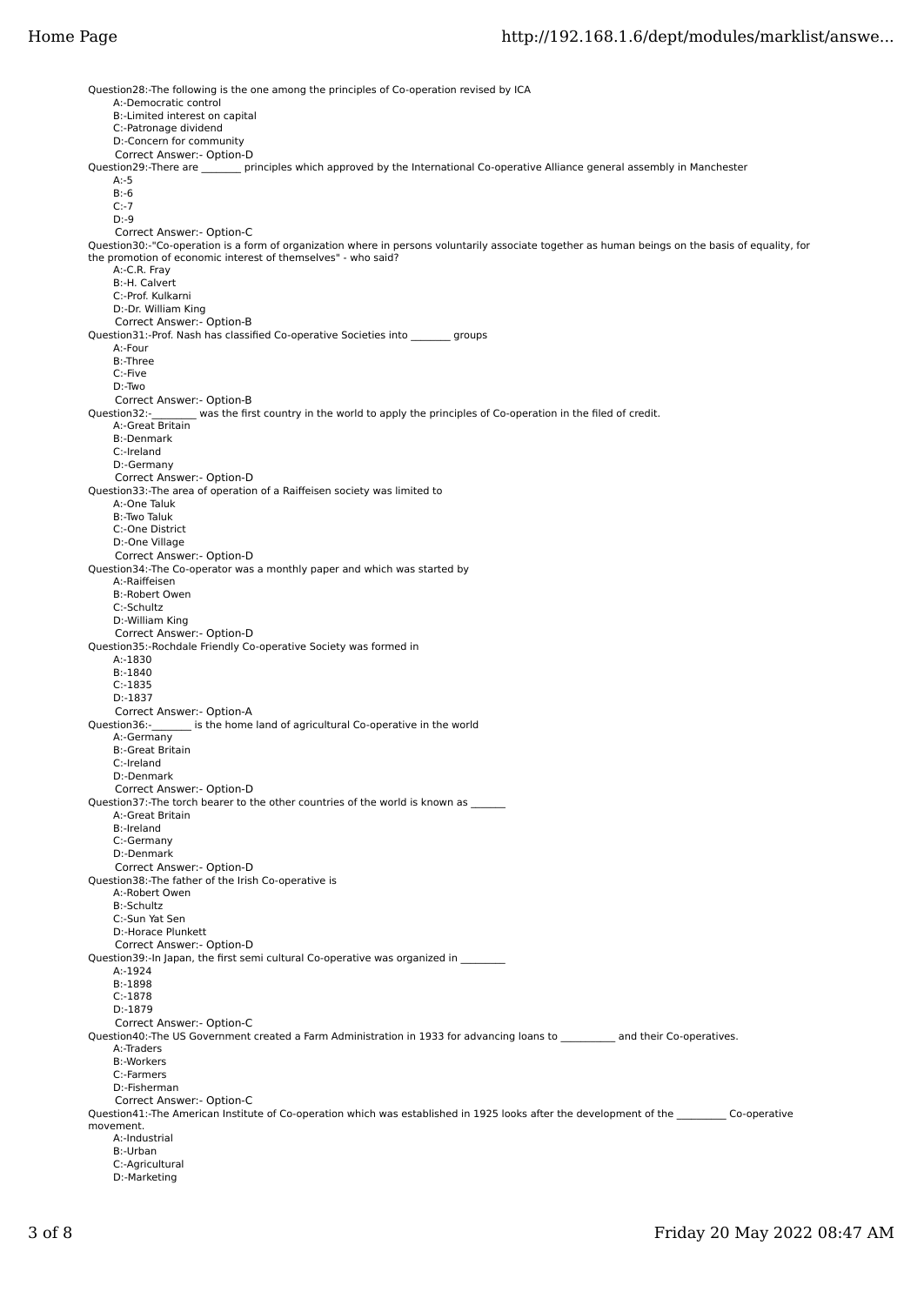Correct Answer:- Option-C Question42:-Who created the principles "doctrine of circumstances"? A:-Raiffeisen B:-Horace Plunkett C:-Robert Owen D:-Schultz Delitzch Correct Answer:- Option-C Question43:-In China, a National Commission on Co-operatives was set up in \_\_\_\_\_\_ for promoting various types of Co-operatives A:-1940 B:-1942 C:-1949 D:-1954 Correct Answer:- Option-C Question44:-Co-operative flag was designed by A:-NCUI B:-International Co-operative Alliance C:-NCDC D:-None of these Correct Answer:- Option-B Question45:-The National Credit Bank (NCB) in Sweden is the Central Organization of the A:-Industrial Credit movement B:-Consumer Credit movement C:-Retail Credit movement D:-Agricultural Credit Movement Correct Answer:- Option-D Question46:-International Co-operative Alliance (ICA) was founded by the International Co-operative Congress held in \_\_\_\_\_\_\_\_\_\_\_\_\_\_\_ in 1895 A:-USA B:-London C:-Italy D:-Sweden Correct Answer:- Option-B Question47:-The first Co-operative Societies Act in India was passed in A:-1901 B:-1912 C:-1904 D:-1918 Correct Answer:- Option-C Question48:-The principle "one man one vote" was suggested by the committee in their report submitted in 1915 under the chairmanship of Sri  $\mathcal{L}$  A:-Sir Maclagon B:-Dr. D.R. Gadgil C:-Nicholson D:-Narasimham Correct Answer:- Option-A Question49:-Reserve Bank of India was established in A:-1930 B:-1935 C:-1938 D:-1950 Correct Answer:- Option-B Question50:-In 1945, the Govt of India appointed a committee under the chairmanship of Sri. R. G. Sarayia for drawing up a plan for the future development of Co-operative movement is known as A:-Agricultural Finance Sub-Committee B:-All India Rural Credit Survey Committee C:-Co-operative Planning Committee D:-Committee on Co-operative Law Correct Answer:- Option-C Question51:-An apex Co-operative Society means a society having its area of operation of A:-Whole of the State B:-Whole of the District C:-Whole of the Taluk D:-Whole of the Village Correct Answer:- Option-A Question52:-A circle Co-operative Union is constituted under A:-Section 88 B:-Section 87 C:-Section 86 D:-Section 84 Correct Answer:- Option-A Question53:-Governing body of Co-operative Society is A:-General Body B:-Committee C:-Special General Body D:-Sub-committee Correct Answer:- Option-B Question54:-Co-operative Arbitration court means a court constituted under A:-Sec. 71 B:-Sec. 70 A C:-Sec. 80 B D:-Sec. 90 Correct Answer:- Option-B Question55:-The Registrar of Co-operative societies is appointed by A:-Government B:-Speaker C:-Opposition Leader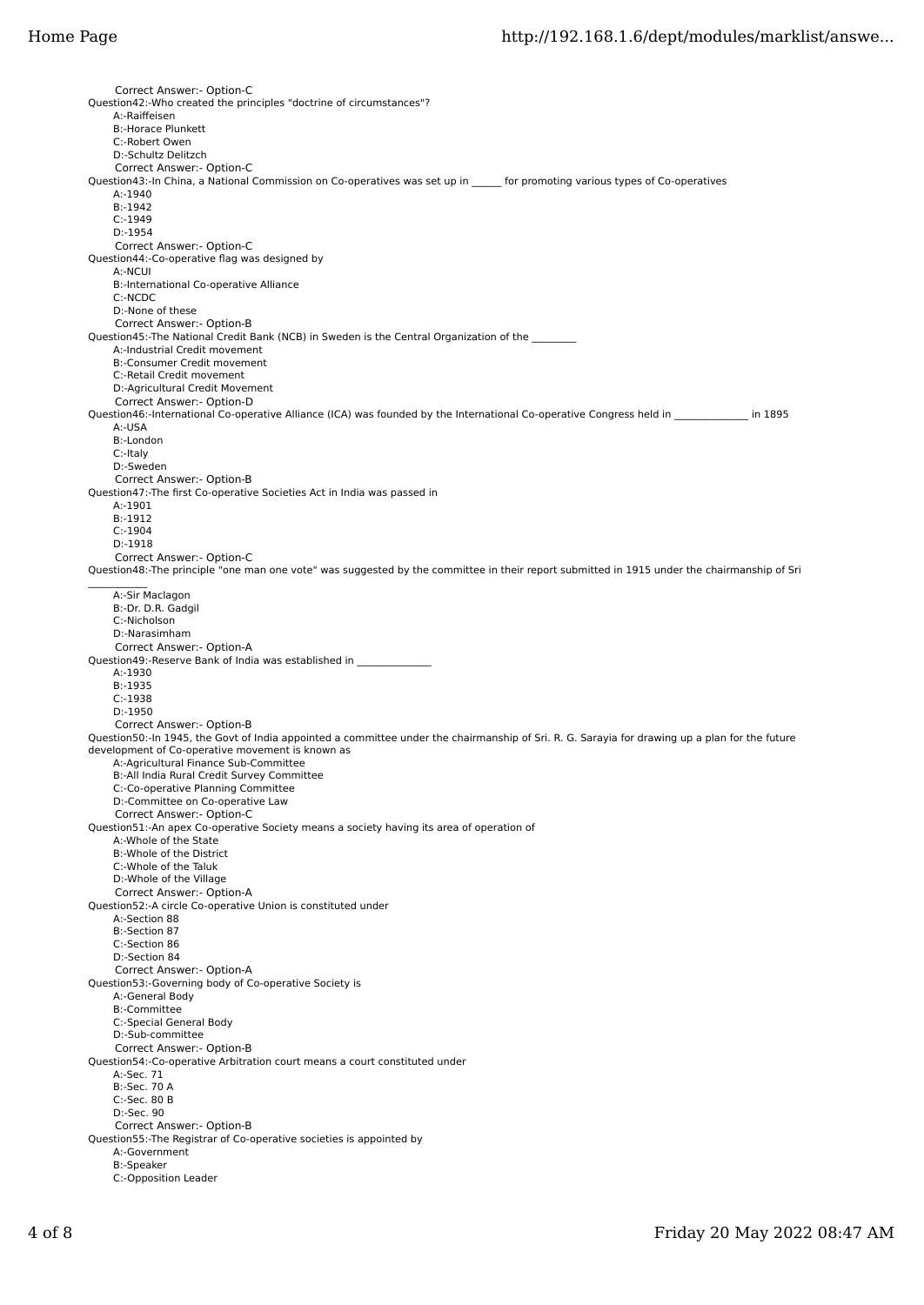D:-None of these Correct Answer:- Option-A Question56:-Liability of a member in a Co-operative Society is A:-Limited B:-Unlimited C:-Joint liability D:-Joint surety Correct Answer:- Option-A Question57:-The word "limited" shall be the \_\_\_\_\_\_\_\_\_ word in the name of a society registered A:-beginning B:-middle C:-last D:-none of these Correct Answer:- Option-C Question58:-A Co-operative Society is registered which has the object of A:-Promotion of the economic interest of its members B:-For lending loans to members C:-For accepting deposits from members D:-For giving employment opportunities to members Correct Answer:- Option-A Question59:-An application for registration of a society shall be disposed of by the Registrar with in A:-90 days  $B:$ -60 days C:-30 days D:-120 days Correct Answer:- Option-A Question60:-The Registrar shall before registering an amendment of bye-law of an apex society consult A:-Circle Co-operative union B:-State Co-operative union C:-Government D:-Governor Correct Answer:- Option-B Question61:-No person shall be admitted as a member of a Co-operative society if A:-who has attained the age of eighteen years B:-who is an unsound mind C:-an individual D:-who is a resident within the area of operation Correct Answer:- Option-B Question62:-Every member of a society shall have A:-One more vote B:-One vote C:-One vote for each share D:-Two vote Correct Answer:- Option-B Question63:-Section 12 deals with A:-Amendment of bye-laws of a society B:-Change liability C:-Change of name of society D:-Amalgamation of societies Correct Answer:- Option-A Question64:-A member admitted within \_\_\_\_\_\_\_\_\_\_\_ days immediately prior to the date of election shall not have the right to vote. A:-120 B:-180 C:-90 D:-60 Correct Answer:- Option-D Question65:-The final authority of a Co-operative Society shall vest with the A:-Managing committee B:-General body C:-Registrar D:-Government Correct Answer:- Option-B Question66:-A managing committee of a society is being elected by A:-General body B:-Government C:-Registrar D:-Employees Correct Answer:- Option-A Question67:-Period of life of elected committee in a Co-operative Society is A:-2 years B:-3 years C:-7 years D:-5 years Correct Answer:- Option-D Question68:-A person shall be disqualified for appointment as member of a committee if he is a A:-member of the committee of another society of the same type B:-loanee of another society C:-depositor of another society D:-None of these Correct Answer:- Option-A Question69:-The quorum for a meeting of a committee shall be such number of members \_\_\_\_\_\_\_\_\_\_ of the total number of members of that committee A:-just above 80 percent B:-just above 60 percent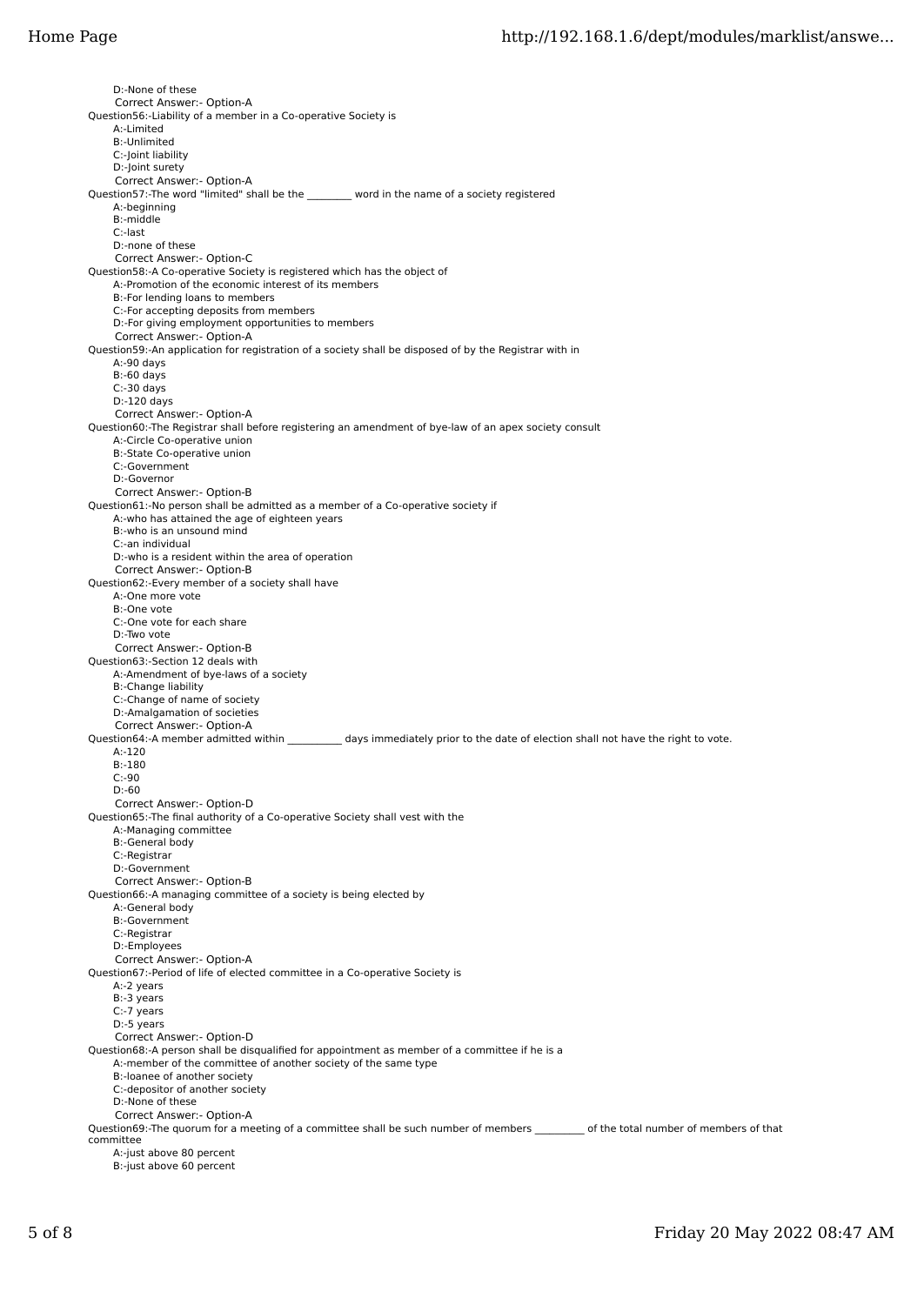C:-just above 70 percent D:-just above 50 percent Correct Answer:- Option-D Question70:-For women members and members belonging to scheduled caste and scheduled tribe in the committee reserved under A:-Sec. 28 B:-Sec. 28A C:-Sec. 28B D:-Sec. 28AA Correct Answer:- Option-B Question71:-The Co-operative Flag consisting of \_\_\_\_\_\_\_\_\_ colours  $\Delta - 7$  B:-5  $C:9$  D:-6 Correct Answer:- Option-A Question72:-The monthly publications released by the Co-operative Union is A:-Sahakarana Veedi B:-Sahakarana dhara C:-Co-operative Journal D:-None of these Correct Answer:- Option-C Question73:-The Anand pattern Co-operative Societies were started first in India in A:-Assam B:-Karnataka C:-Maharashtra D:-Gujarat Correct Answer:- Option-D Question74:-The national level organizational of marketing societies in India is A:-NAFSCOB B:-NCHF C:-NCDC D:-NAFED Correct Answer:- Option-D Question75:-The head of Co-operative Department in Kerala is A:-Additional Registrar of Co-operative Societies B:-Registrar of Co-operative Societies C:-Director of Industries Co-operative D:-Director of Fisheries Co-operative Correct Answer:- Option-B<br>Question76:- is known as is known as father of Co-operation. A:-Schultz B:-Sun Yan Sen C:-Raiffeison D:-Robert Owen Correct Answer:- Option-D Question77:-The basic idea behind Co-operation is A:-self help through mutual help B:-the promotion of thrift C:-promotion of economic interest D:-common economic needs Correct Answer:- Option-A Question78:-The area of operation of the KSCARDB comprises of A:-one district B:-one taluk C:-whole state D:-two district Correct Answer:- Option-C Question79:-The Apex body responsible for Co-operation training, education and propaganda in our country is A:-NCDC B:-NCCT C:-NCUI D:-VAMNICOM Correct Answer:- Option-C Question80:-The Co-operative week in India is being celebrated from \_\_\_\_\_\_\_ every year. A:-14th to 20th November B:-14th to 20th December C:-14th to 20th October D:-14th to 20th September Correct Answer:- Option-A Question81:-A general body meeting of a society shall held A:-within 6 months after end of financial year B:-once in two years C:-once in three years D:-once in a year Correct Answer:- Option-A Question82:-Section 32 defines A:-Super session of committee B:-Appointment of new committee or administrator C:-Nominees of Government on committee of an apex or a central society D:-Special general body of meeting Correct Answer:- Option-A Question83:-Minimum number of persons required for the registrations of a Service Co-operative Society is A:-25 B:-20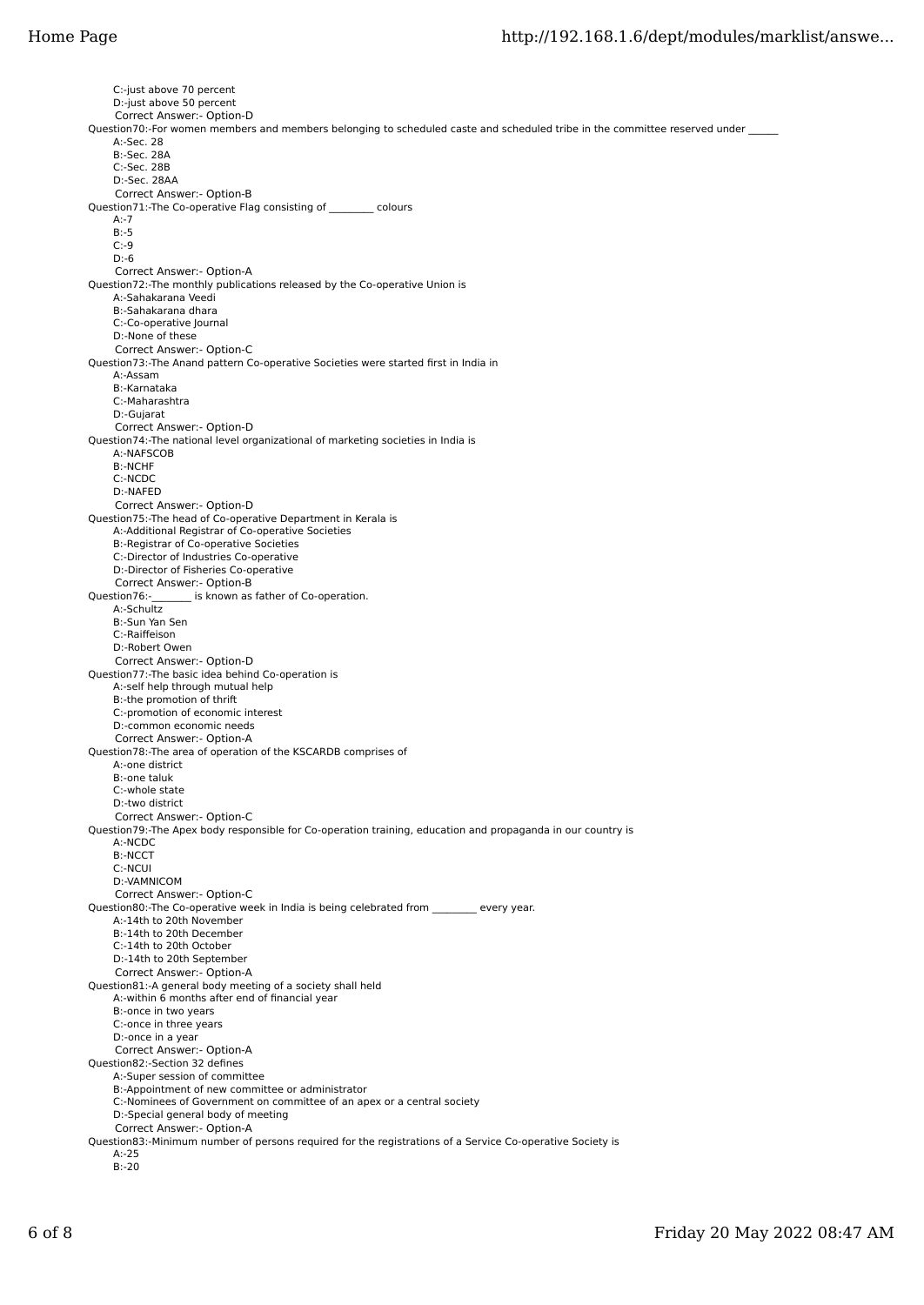C:-15 D:-30 Correct Answer:- Option-A Question84:-The Planning Commission of India was appointed in A:-1947 B:-1949  $C:1950$  D:-1951 Correct Answer:- Option-C Question85:-In the Co-operative flag the red colour shown at the A:-middle B:-bottom C:-top D:-none of these Correct Answer:- Option-C Question86:-The Sivaraman Committee which was constituted to review the arrangements for Institutional credit for agriculture and Rural Development in 1981 recommended the establishment of A:-NCUI B:-NCDC C:-NABARD D:-None of these Correct Answer:- Option-C Question87:-The first All India Co-operative Congress was held at A:-Patna B:-Delhi C:-Gujarat D:-Bombay Correct Answer:- Option-D Question88:-The Government of India, in the Ministry of Finance appointed 8 member Task force under the chairmanship of A:-Dr. V.S. Vyas B:-Dr. S.S.Sisadia C:-J.N.L. Srivastava D:-Prof. A. Vaidyanathan Correct Answer:- Option-D Question89:-Borrowings of a Co-operative Society is classified as A:-Deposits B:-Reserve C:-Liability D:-Asset Correct Answer:- Option-C Question90:-The All India Rural Credit Survey Committee (1954) also recommended the organization of A:-small sized societies B:-medium sized societies C:-large sized societies D:-none of these Correct Answer:- Option-C Question91:-The working capital of a Rural Primary Credit Society is A:-land and building B:-fixed asset C:-share capital D:-none of these Correct Answer:- Option-C Question92:-Audit of all the Co-operative Societies at various levels is the statutory responsibility of the A:-Government B:-General body C:-Registrar of Co-operative Societies D:-Accountant General Correct Answer:- Option-C Question93:-The birth place of land mortgage banking is A:-France B:-England C:-Australia D:-Germany Correct Answer:- Option-D Question94:-National Bank of Agricultural and Rural Development (NABARD) was set up on A:-1st July 1982 B:-1st July 1983 C:-1st April 1985 D:-1st April 1982 Correct Answer:- Option-A Question95:-National Agricultural Co-operative Marketing Federation (NAFED) playing an important role in the development of \_\_\_\_\_\_\_\_ in the country. A:-Co-operative consumer B:-Co-operative marketing C:-Industrial processing D:-Co-operative farming Correct Answer:- Option-B Question96:-Urban Co-operative Bank occupy a significant place in the \_\_\_\_\_\_\_\_ credit movement. A:-Rural Co-operative B:-Urban Co-operative C:-Agricultural D:-Non-Agricultural Correct Answer:- Option-B Question97:-Area operation of an Urban Co-operative Bank is determined by its A:-Bye-laws